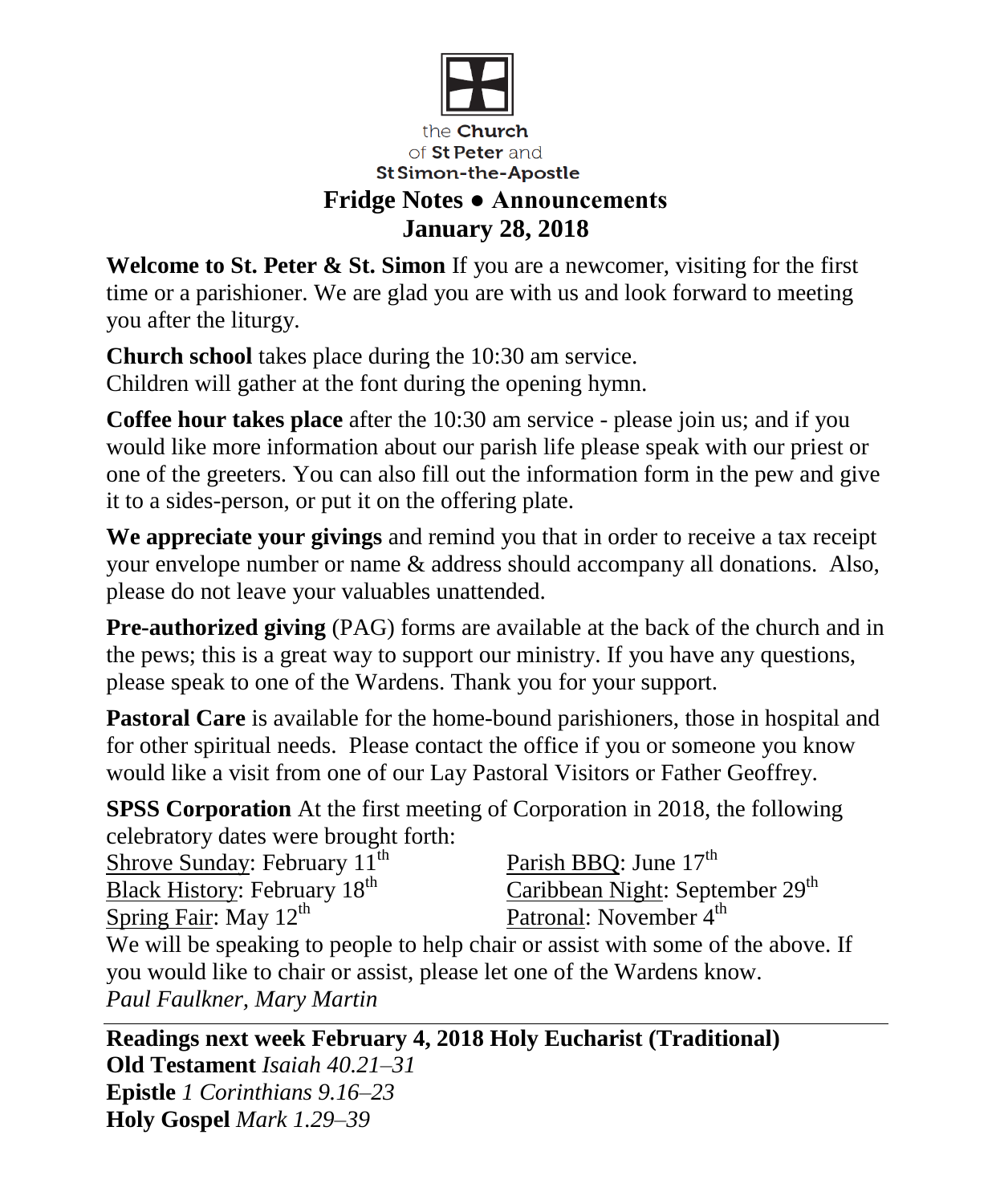## **THIS WEEK AT ST. PETER & ST. SIMON**

**Tuesday, January 30:** Candlelight Evening Prayer Service 6 pm **Wednesday, January 31:** Feria

 11 am – Holy Eucharist with Anointing for Healing (in the Chapel) **Sunday, February 4:** Fifth Sunday after the Epiphany

8:30 am Holy Eucharist celebrated from The *BCP*

9:30 am Coffee & Conversation discussing the readings of the day.

10:30 am Holy Eucharist (Traditional)

**February 4-15:** Pilgrimage to Holy Land

**Wednesday, February 14:** Solemn Eucharist & Imposition of Ashes 7 pm **Sunday, February 25:** Annual Vestry

**Looking Ahead – Sunday, March 4:** Lent 3 Choir Evensong 4 pm

**Sunday, March 18:** Lent 5 A Lenten Meditation through Music, Readings and Prayer.

**Last week, Shelly Pollard our Theological Student** received concurrence from the Diocesan Candidates Committee that she will be ordained to the transitional diaconate on Sunday, May 6<sup>th</sup> at St. James' Cathedral. Congratulations Shelly!

## **Spiritual Development and Discipleship**

This year we will have two study sessions during Lent.

- At the invitation of the Archbishop we will join with parishes across the Diocese in a programme called *"Meeting Jesus in the Gospel of John",* a Lenten journey created by the Society of St. John the Evangelist in Boston offered to help us renew our relationship with the crucified and risen Christ. There is a nominal cost of \$5 for the work booklets. Sessions at St. Peter and St. Simon will take place on Sunday February 18, March 4, 11 and 18 following the 10:30 service (with a light lunch). We will also have two joint sessions with the Fr Greg Carpenter and the people of St. Jude, Wexford on Saturday March 10 & 24. 10 am -1230 pm. Locations for these two sessions are still to be confirmed.
- We will also have a Book Study, reading together "*Being Disciples, Essentials of the Christian Life"*, by Rowan Williams. Tuesday, February 27, March 6, 13, 20 – Light Supper at 6.15 pm with the study from  $7 -$ 8.30 pm.

The sign-up sheet for both these sessions is in the Lobby of the Church.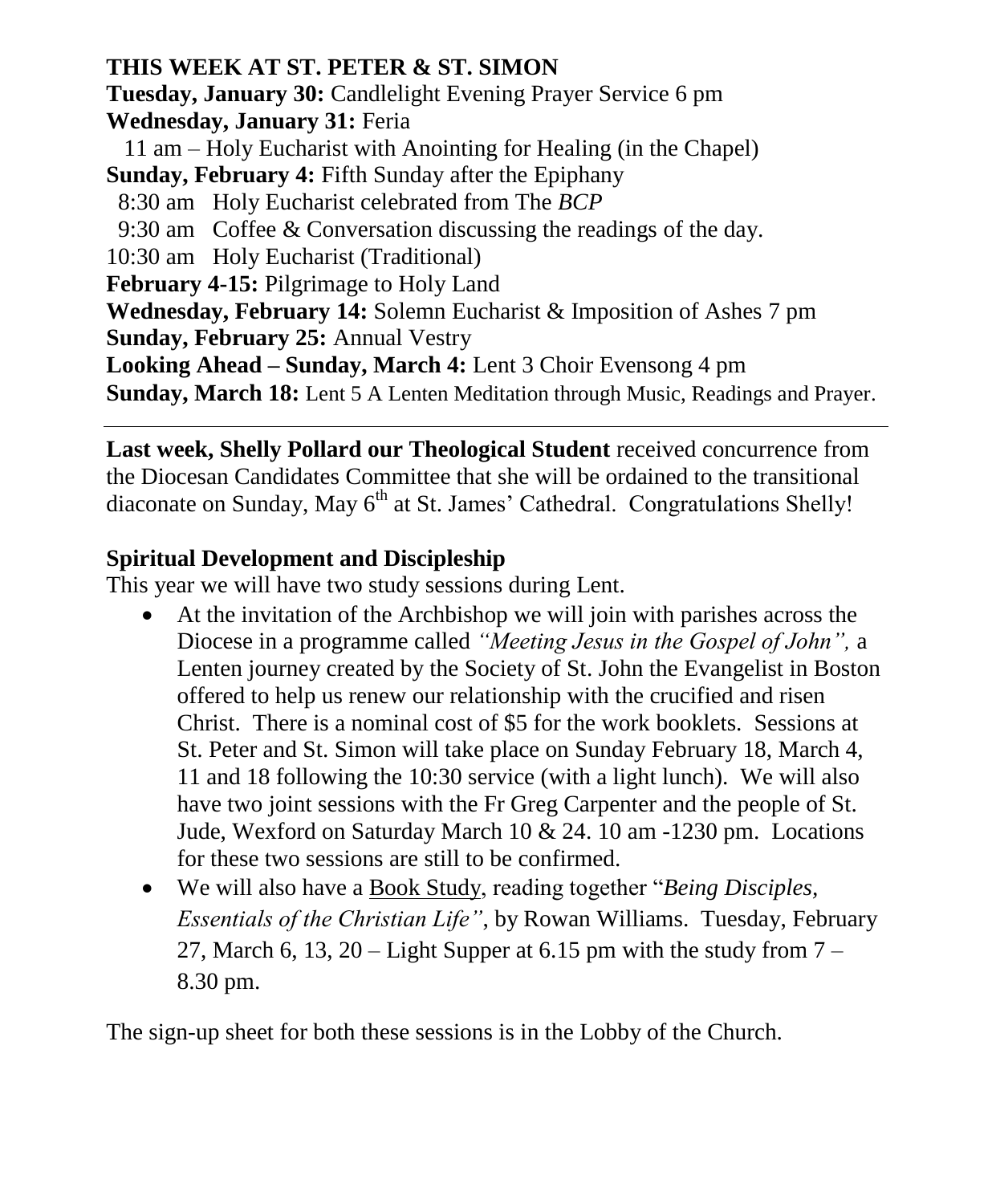**Lent and Holy Week at St. Peter & St. Simon-the-Apostle** Lent 3 Choir Evensong 4 pm Sunday, March  $4<sup>th</sup>$ Lent 5 A Lenten Meditation through Music, Readings and Prayer. Sunday, March 18<sup>th</sup> Palm Sunday Services at 8.30 and 10.30 am Sunday, March 25<sup>th</sup> March 29 to April 1, 2018 Maundy Thursday – Service at 7 pm Good Friday – Ecumenical Walk at 9.00 am/The Solemn Liturgy at 10.30 am Holy Saturday – Vigil at 8 pm Easter Day – Services at 8.30 and 10.30 am *We will welcome the Right Reverend Michael Bedford-Jones to Celebrate and Preach.*

**Vestry Report** Please submit Vestry report no later than February 14, 2018.

**The Annual Vestry Meeting of the parish is Sun Feb 25, 2018.** The Vestry list of members eligible to vote at the meeting is posted in the parish hall on the bulletin board as well as on the easel in the Narthex. Please check that your name is entered as an eligible voting member. According to Canon 14.6, persons entitled to vote at Vestry must be 16 years old who have been members of and worshippers with the congregation of St. Peter and St. Simon-the-Apostle for a minimum of three months prior to the Vestry. The Canon also states that a member be a parishioner at one church only, and voting at only one Vestry. If your name is missing from the list or incorrectly listed, please feel free to write or correct your name directly on the list in the parish hall or narthex, or, email Colin Bird at birdmanis@rogers.com. You can also speak to the members of the parish tribunal who are the Wardens, the Rector and the elected members, Ted Robinson and Colin Bird.

**Toiletry Kits for Native Women's Resource Centre** The Opportunities Committee is starting to collect items for donation to the Native Women's Resource Centre at 191 Gerrard Street East. We would like to collect items until February 18 when we will create kits to be given to women in need in our community. The Native Women's Resource Centre is looking for: hand soap, shampoo, hair brushes, toothpaste, toothbrushes, Kleenex, toilet paper, bandages, hand lotion, lip balm, and feminine hygiene products. Also welcome are new socks, gloves, hats, and underwear. Please make sure that everything is in its package and leave donations in the box at the back of the church. Please speak to Brooke Sales-Lee if you have any questions.